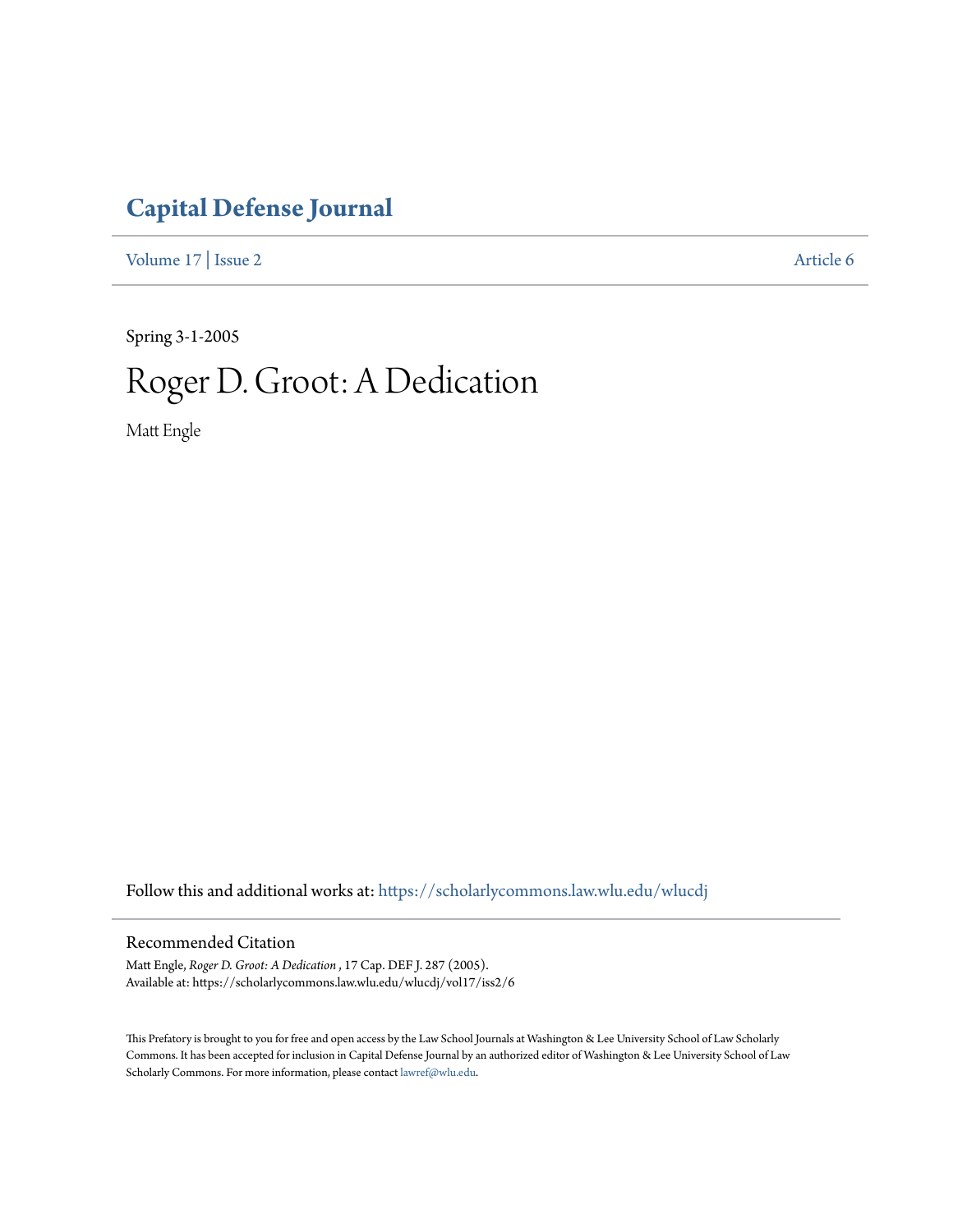## **Matt Engle**

It is more than a little daunting to attempt a tribute to Roger Groot, realizing first that it provides only a short opportunity to convey a great deal of grat-itude and admiration and second that the subject will likely be reading it with his dreaded red pen in hand, ready to seize upon any stray punctuation mark or misspelling. Working for Professor Groot was like that. His encyclopedic know-ledge of Virginia criminal law and his unparalleled drive and dedication were inspiring, but also intimidating. I have done shoddy academic work in my life, but I never had any doubt that Professor Groot could smell complacency a mile away, and I could never stand the thought of disappointing him. Perhaps the greatest testament I can offer him as a teacher is that the work of which I am most proud was done under his tutelage.

There is much to admire about Professor Groot, but what has always stood out to me is his eagerness to take his ideas out of the classroom and into the courtroom. It takes vast knowledge and a tremendous intellect to consult in dozens of capital cases every year, but it takes something more to walk into court and do it yourself. In his professional life outside the classroom and the Clinic, Professor Groot exemplifies the courage that is required to defend capital murder cases. I believe it is precisely because he has experienced first-hand the pressures of capital litigation that Professor Groot is such a tireless advocate on behalf of the defense bar. Nobody is more protective of, and loyal to, the Virginia defense bar than Roger Groot.

I like to think that I share Professor Groot's profound respect for lawyers who try capital cases. One VC3 experience in particular has fostered that respect. While in the Clinic, I was privileged to participate in jury selection in one of Professor Groot's capital cases. I will always remember meeting with him the morning before trial and being struck by how obviously nervous he was. Now that I am in practice as a habeas corpus litigator, it is easy to become frustrated by the mistakes that are made in capital murder trials. When this happens, I think back to that morning in Wise County and remind myself that trying a capital case is hard enough to make even the giants of the profession tremble a bit. With this lesson in mind, I try to approach every postconviction case not only with an eye toward any potential errors, but also with an

Staff attorney at the Virginia Capital Representation Resource Center in Charlottesville, Virginia. Mr. Engle is a 2001 graduate of Washington & Lee University School of Law and a former member of the Virginia Capital Case Clearinghouse.